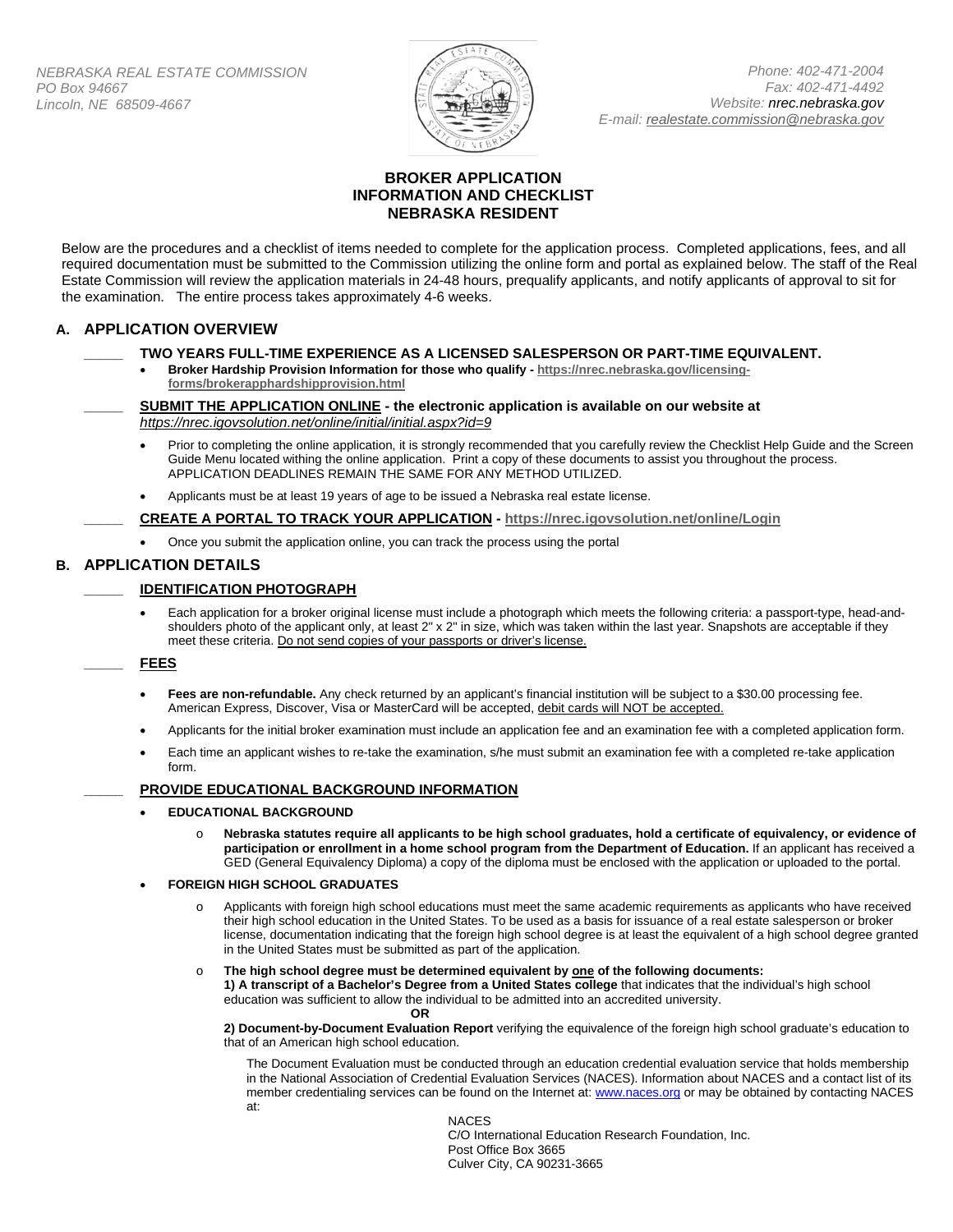**OR**

- **3) A General Education Diploma (GED) from a U.S. education department.**
- o **We suggest that this documentation be obtained early in the application process or prior to the application being submitted.**

#### **\_\_\_\_\_ COMPLETE THE STATUTORY EDUCATION REQUIREMENT–120 CLOCK HOURS AND COURSE 0003 (6 HOURS) THE ONLY PROOF OF COMPLETION NEEDED IS IF PROVIDING TRANSCRIPTS**

#### • **PRELICENSE EDUCATION REQUIREMENT (enclosed in application packet)**

- $\circ$  Each applicant for a broker's license who wishes to take the examination must furnish evidence that s/he has completed four Commission-approved courses in real estate subjects composed of not less than thirty class hours of study each, or completed equivalent distance education courses approved by the Commission and submit completion of the six hour Course #0003 related to professional standards. Approved providers will submit verification of completion within 10 days of course completion.
- o Persons taking courses at colleges or universities from which transcripts are the official proof may use letters from their instructors or grade reports as **initial** proof for application purposes, but no license will be issued until an official transcript has been received from the college or university. Official transcripts can either be mailed directly from the college or university to the Commission office or emailed directly from the college or university to [realestate.commission@nebraska.gov](mailto:realestate.commission@nebraska.gov) .

#### DATA SEARCH WILL BE COMPLETED BY THE COMMISSION

• All applicants for a Nebraska Real Estate License are subject to a real estate license history data search to determine whether any disciplinary action has been taken against the applicant in any other real estate jurisdictions. Applicants with criminal convictions and/or a history of disciplinary action in this or in other jurisdictions are subject to the guidelines specified in the Policies and Interpretations section of the License Law Manual.

# \_\_\_\_\_ **CITIZENSHIP ATTESTATION**

• Nebraska Statutes 4-108 through 4-114 require the Nebraska Real Estate Commission to verify the lawful presence in the United States of any person who has applied for a professional license and should be enforced without regard to race, religion, gender, ethnicity, or national origin. Verification of lawful presence in the United States requires that the applicant attest, in a format provided, that he or she is a United States citizen; or he or she is a qualified alien under the federal immigration and Nationality Act. A qualified alien applicant shall have his or her employment authorization document verified through the Systematic Alien Verification for Entitlements Program operated by the United States Department of Homeland Security or an equivalent program designated by the United States Department of Homeland Security. The verification is required when you apply for a real estate license and with each two-year license renewal. If you are not a U.S. citizen, please make sure that you provide the correct immigration status and alien number as this number is used to verify employment eligibility. You must also be able to provide a copy of your USCIS documentation upon request.

#### **C. CRIMINAL BACKGROUND CHECK PROCESS**

#### **\_\_\_\_\_ PURSUE THE FINGERPRINT PROCESS AS SOON AS POSSIBLE**

- The Nebraska Real Estate License Act requires all applicants for original licensure as a real estate salesperson or broker to undergo a criminal background check utilizing fingerprints. This includes both resident and nonresident applicants.
- Once the license application has been completed online and filed with the Commission, you will be sent the fingerprint cards used to complete the background report along with the recommended procedures. **Failure to follow the procedures attached to the fingerprint cards could cause a delay in processing.**

#### **TIP:** Pursue the fingerprint process as soon as possible

We recommend submitting the application and payment immediately so that we can send you the necessary cards and you can proceed through the fingerprinting process most expediently. Be aware that it is taking on average 4-6 weeks for criminal reports to be received in the Commission office.

**\_\_\_\_\_ REMIT PAYMENT - Background check fees are paid directly to the State Patrol**

### **\_\_\_\_\_ NOTIFICATION ONCE BACKGROUND REPORT IS RECEIVED BY THE COMMISSION**

- When the criminal background report has been received in the Commission office an email will be sent to the applicant indicating either: i. the application is complete, and an appointment may be made to take the examination,
	- ii. the application is incomplete and to review the portal for the items remaining for a complete application.

# **\_\_\_\_\_ FINGERPRINT BASED BACKGROUND CHECK DISCLOSURE**

- Identification records obtained may not be disseminated outside the Nebraska Real Estate Commission. If the information on the record is used to disqualify an applicant, the Commission will provide the applicant the opportunity to comply or challenge the accuracy of the information contained on the record. The Commission should not deny the application based on the information in the record until the applicant has been afforded a reasonable time to correct or complete the information or has declined to do so.
- An individual should be presumed not guilty of any charge/arrest for which there is no final disposition stated on the record or otherwise determined. If the applicant wishes to correct the record, the applicant should be advised that the procedures to change, correct, or update the record are set forth below: **Title 28, CFR, section 16.34 – Procedure to obtain change, correction or updating of identification records.** 
	-
- If, after reviewing his/her identification record, the subject thereof believes that it is incorrect or incomplete in any respect and wishes changes, corrections or updating of the alleged deficiency, he/she should make application directly to the agency which contributed the quested information. The subject of a record may also direct his/her challenge as to the accuracy or completeness of any entry on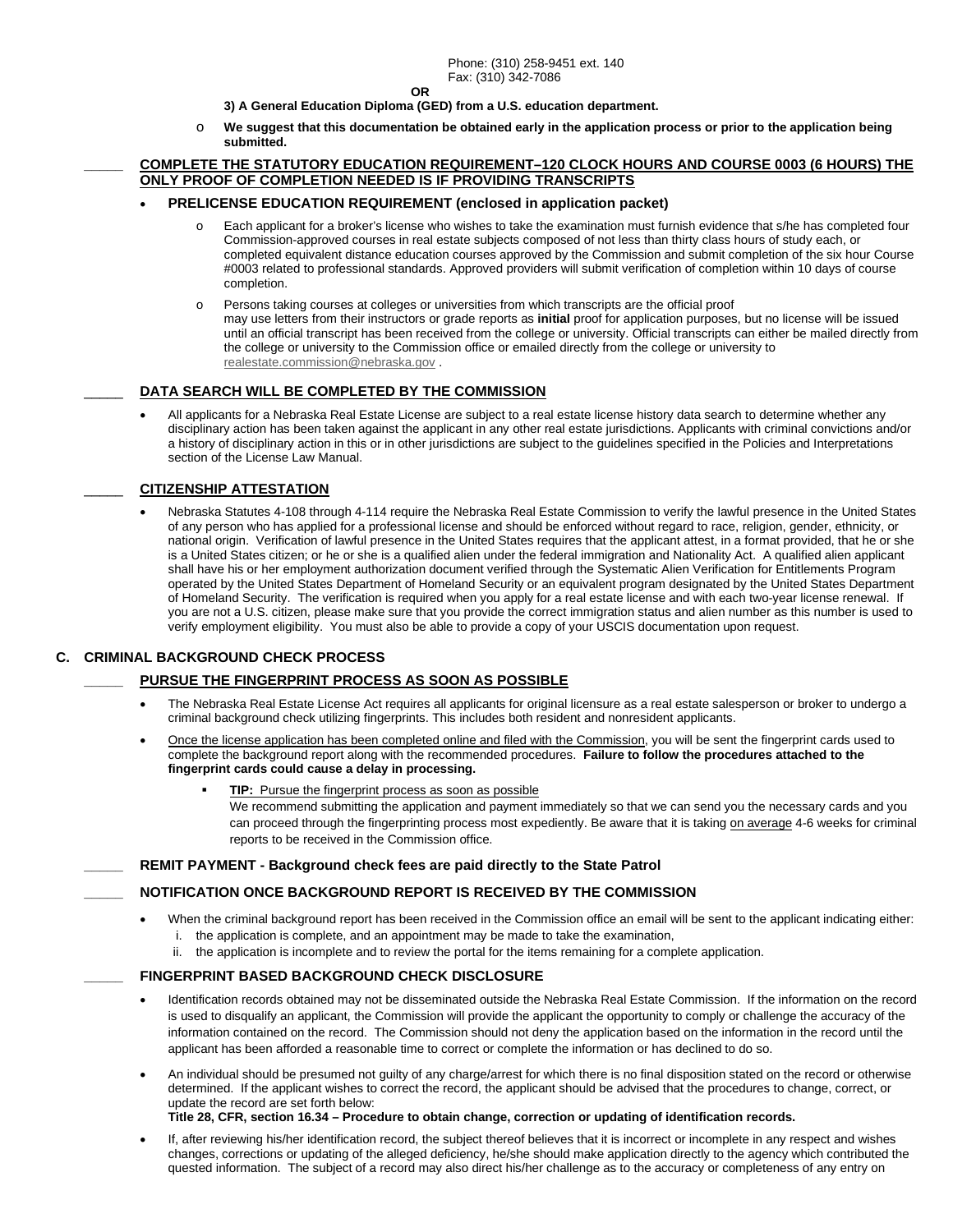his/her record to the FBI, Criminal Justice Information Services (CJIS) Division, ATTN: SCU, Mod. D-2, 1000 Custer Hollow Road, Clarksburg, WV 26306. The FBI will then forward the challenge to the agency which submitted the data requesting that agency to verify or correct the challenged entry. Upon the receipt of an official communication directly from the agency which contributed the original information, the FBI CJIS Division will make any changes necessary in accordance with the information supplied by that agency.

# **D. SCHEDULING AN EXAMINATION APPOINTMENT**

### **\_\_\_\_\_ APPROVAL MUST BE RECEIVED FROM THE COMMISSION**

- The Approval Will Be Emailed from The Commission Office Once Approved To Sit For The Examination
- Review the Candidate Bulletin, enclosed in the application packet, for information regarding the examination and process.

# **\_\_\_\_\_ SCHEDULING THE EXAMINATION**

- After an applicant has submitted a completed application to sit for the examination and received notification of his/her eligibility from the Nebraska Real Estate Commission, the applicant may schedule an appointment to take the examination by calling the examination company or registering on their website.
- Appointments will only be scheduled for applicants who have been approved by the Commission, and whose names have been referred to the examination company by the Commission staff.
- When an applicant schedules an appointment, s/he should be prepared to confirm a date and location for testing and provide his/her name and Social Security Number. Applicants are required to provide Social Security Numbers for unique identification. Applicants should make a note of the appointment time and location, because no further notification will be given. Applicants arriving more than 15 minutes late for an examination appointment and those failing to appear for an appointment will forfeit the appointment and the examination fee.

### **\_\_\_\_\_ SPECIAL ARRANGEMENTS FOR CANDIDATES WITH DISABILITIES**

• No individual with a disability will be deprived of the opportunity to take the examination solely by reason of that disability. Reasonable accommodations for candidates with disabilities will be provided. Applicants must inform the Real Estate Commission and the examination company of their need for special accommodations **when submitting their applications to the Real Estate Commission AND when scheduling the examinations**. Applicants requesting special accommodations will be required to submit documentation of their disability from an appropriate professional, e.g., education professional, doctor, psychologist, psychiatrist, etc., to the examination company via fax or mail **prior** to being scheduled for an examination. All special arrangements will be made on an individual basis.

#### **\_\_\_\_\_ STUDY MATERIALS**

• It is suggested that the applicant study the materials enclosed. Preparation should also be made covering definitions of real estate terms, listing and purchase offer contracts, deeds, closing or final settlements, legal descriptions, and business arithmetic problems. Applicants should have a clear understanding of the obligations that exist between the principal and the agent.

### **E. TAKING THE EXAMINATION**

### **\_\_\_\_\_ BRING TWO FORMS OF IDENTIFICATION WITH YOU TO THE EXAMINATION SITE**

- At the examination site, applicants will be required to show two pieces of identification, including one of the following: an unexpired driver's license with photograph; an unexpired passport or military identification with photograph; or an unexpired official state identification card with photograph. The second form of identification must display the applicant's name and signature for signature verification. Temporary identification of any sort is not acceptable.
- Applicants will only be allowed to take the examination type for which they have applied; no changes in examination type will be made at the examination center. **Unscheduled candidates (walk-ins) will not be admitted to the examination center.**
- Please read the Candidate Information Bulletin carefully for more information about the examination (enclosed in the application packet).

### **\_\_\_\_\_ CALCULATORS ARE ACCEPTABLE IF THEY MEET THE REQUIREMENTS**

- Applicants are permitted to bring and use a calculator or slide rule during the real estate examination. Only silent, hand-held, solar- or battery-operated calculators without printing capabilities or alphabetic keypads may be used. The use of a calculator that does not meet this description constitutes grounds for immediate dismissal from the examination. Calculator malfunction during the examination does not constitute grounds for challenging examination scores or requesting additional examination time.
- Examination administrators must be extremely cautious. They must be alert to devices that could compromise the security of the examinations. Candidates may be required to exchange equipment which, in the opinion of the examination administrator, does not meet security guidelines. Substitute calculators will be provided ONLY when exchanges are requested by the examination administrator. Applicants who wish to use a calculator must bring suitable calculators to the examination.

### **F. FAILING THE EXAMINATION**

### **\_\_\_\_\_ SUBMIT A RETAKE APPLICATION**

- All applicants will be issued an official score report immediately following the examination. If an applicant has not received a passing score, a retake application must be submitted the portal located at:<https://nrec.igovsolution.net/online/Login> the following day.
- Each time an applicant wishes to re-take the examination, s/he must submit an examination fee with a completed re-take application form to the Commission office.

### **G. PASSING THE EXAMINATION**

### **\_\_\_\_\_ SUBMIT PASSING SCORE REPORTS ON THE PORTAL WITHIN 30 DAYS OF PASSING THE EXAMINATION**

• All applicants will be issued an official score report immediately following the examination. **Applicants who pass the examination are required to submit their score report(s) to the Commission, with the picture intact, in order to obtain a license. Submission should be made using the documents tab of the portal.** Applicants must complete the licensing process within thirty (30) days of being notified that a passing grade has been received.